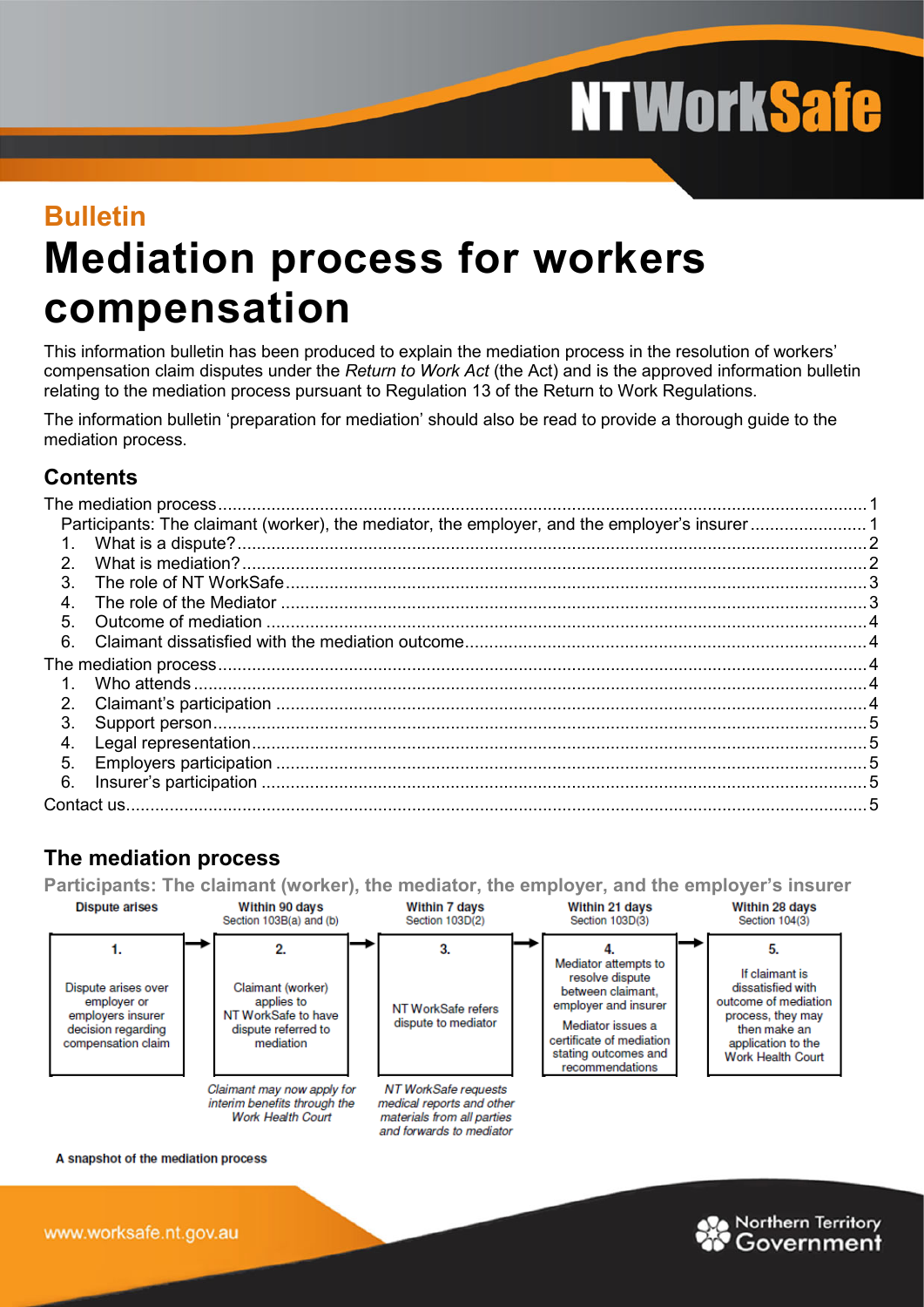### <span id="page-1-0"></span>**1. What is a dispute?**

Section 103B of the Act states that a dispute arises where a worker is aggrieved by the decision of an employer, which is usually the decision of the insurer –

- (a) to dispute liability for compensation claimed by the claimant
- (b) to cancel or reduce compensation being paid to the claimant, or
- (c) relating to a matter or question incidental to or arising out of the claimant's claim for compensation.

#### *Mediation time limit*

**NOTE:** Under (a) and (b) above, a worker has **90 days from receipt** of the insurer's *Notice of Decision and Rights Appeal* form to apply to NT WorkSafe for mediation if there is a dispute.

Under (c) above, there is no time limit to apply.

Workers are encouraged to lodge a request with NT WorkSafe for mediation as soon as possible after the dispute arises.

#### <span id="page-1-1"></span>**2. What is mediation?**

Mediation may help solve disputes by sharing information and documents, identifying the issues in dispute, discussing them and trying to reach a mutually acceptable agreement. It is a fair, informal, quick service and is offered for free.

#### *How to apply for mediation*

An injured worker who has attempted to resolve a dispute and is dissatisfied with the outcome may apply to NT WorkSafe to have the dispute referred to mediation.

An application for mediation **must** be in writing and may be emailed, posted, hand-delivered, or faxed to NT WorkSafe. To assist you in applying for mediation, the insurer may provide you with a *Notice of Decision and Rights of Appeal* request for mediation form and there is also an *[Application for mediation](http://www.worksafe.nt.gov.au/_layouts/download.aspx?SourceUrl=/Forms/Rehabilitation%20%20Compensation/application-for-mediation.docx)* form available on the NT WorkSafe website.

Requests for mediation should be provided to NT WorkSafe by:

| Hand deliver:                                    | or | Post:                          | or | Email:                      |
|--------------------------------------------------|----|--------------------------------|----|-----------------------------|
| NT WorkSafe                                      |    | <b>Request for Mediation</b>   |    | mediationworksafe@nt.gov.au |
| First floor, Building 3<br>Darwin Corporate Park |    | GPO Box 1722<br>Darwin NT 0801 |    | or                          |
| 631 Stuart Highway                               |    |                                |    | <b>Fax:</b>                 |
| Berrimah NT 0828                                 |    |                                |    | (08) 8999 5141              |

The worker may contact the workers rehabilitation and compensation section in NT WorkSafe on 1800 250 713 for assistance with their application.

#### *Interim benefits*

The worker may apply to the Work Health Court for interim benefits (wages) at any time after they have applied for mediation. For further information contact the Work Health Court on (08) 8999 7280.

**NOTE:** The worker should be aware that if their claim is subsequently denied, action might be taken to recover these benefits from the worker.

#### *Claimant's role*

Once the request for mediation is lodged the worker **MUST** ensure that they are available during the 28 days to supply any additional information that may assist the mediator in resolving the dispute. This is especially important where it appears to the mediator that a conference needs to be convened to assist in the resolution of a dispute. If a mediator decides to convene a mediation conference, participation is compulsory.

#### www.worksafe.nt.gov.au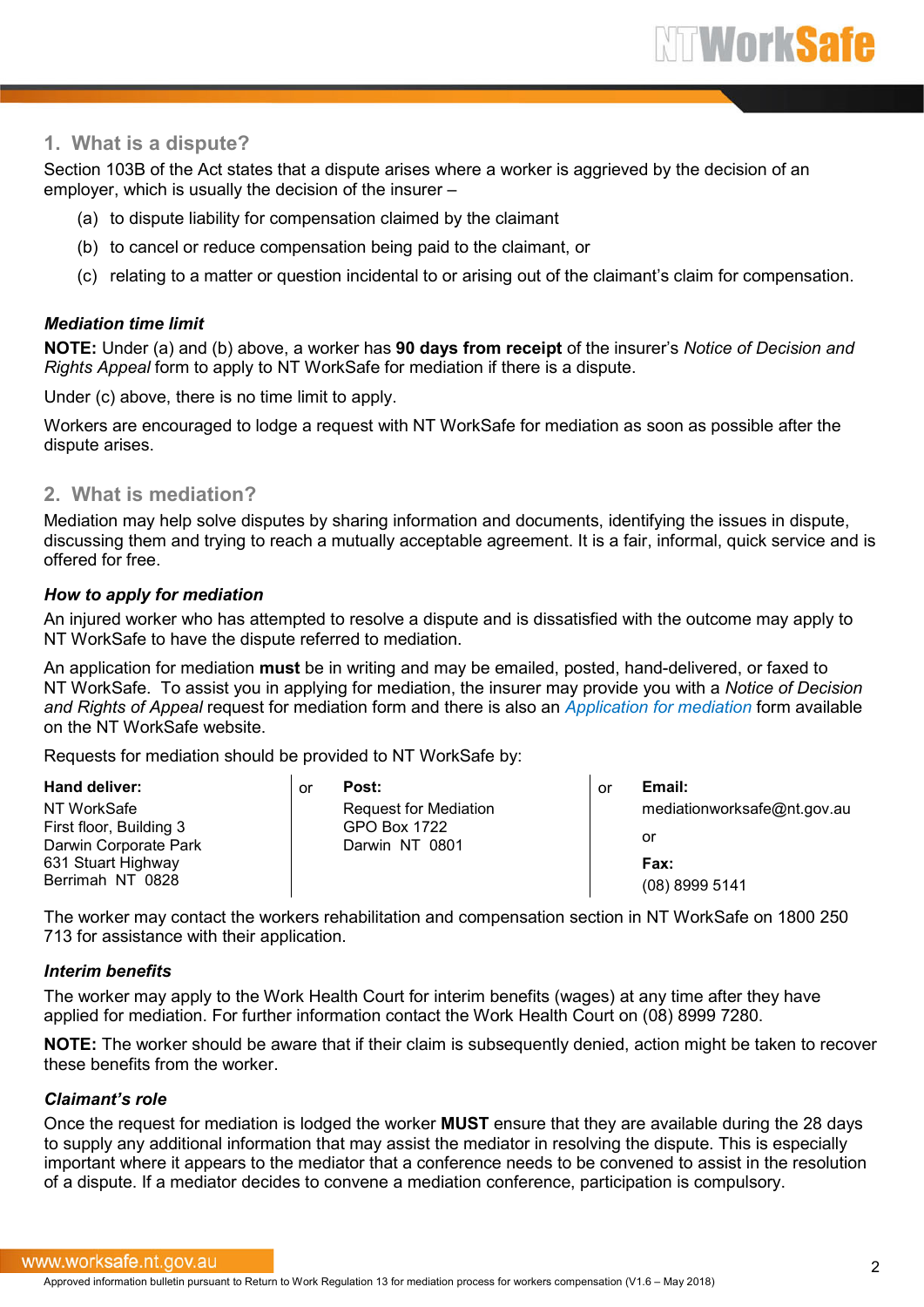## <span id="page-2-0"></span>**3. The role of NT WorkSafe**

After NT WorkSafe receives the request for mediation, a mediator is appointed within 7 days. NT WorkSafe will also, by notice in writing, require each party, being worker, employer and employer's insurer, to provide within 7 days:

- All written medical reports in the party's possession or control relevant to the dispute, including reports on which the party does not rely, and
- All other written material in the party's possession or control on which the party relies.

On receipt of this information NT WorkSafe will provide the reports and other material to the mediator and will assist them in making copies available to parties in the course of the mediation.

## <span id="page-2-1"></span>**4. The role of the Mediator**

Once appointed, the mediator has 21 days to progress and complete the mediation process.

The mediator is required to be independent, fair and impartial. The mediator will assist discussion, keep control of the process and assist the parties to reach agreement. If required, the mediator may make recommendations to assist either party to resolve the issue/s under dispute.

#### *Additional information*

The mediator may contact the worker regarding any additional information that may be available to assist in resolving the dispute. This additional information will be passed on to the insurer.

The insurer may reconsider the claim, taking into account the additional information provided.

#### *Mediation conference*

If in the opinion of the mediator, a conference would help resolve the matter then the mediator will convene a mediation conference and require the worker, the insurer and the employer to attend.

A worker is entitled to have a support person (who is not a lawyer) attend the conference with them such as a union representative, a family member or a friend. The support person can only represent the worker if the mediator is satisfied that to do so would facilitate the conduct of the mediation and the mediator has notified all other parties that the worker will be represented by the support person during mediation.

#### *Legal representation*

The legislation provides that the mediator may allow a lawyer to represent the worker in certain circumstances.

The mediator may agree to the worker being legally represented if satisfied that it is physically impractical for the worker to participate in the mediation or the mediator is satisfied that to do so would facilitate the conduct of the mediation.

If the decision is made by the mediator to allow legal representation then the mediator must notify all other parties of this representation.

#### *Reasonable cost of legal representation*

If the dispute relates to liability for compensation claimed by the worker or a decision to cancel or reduce compensation being paid to the worker, and the mediator agrees to the worker being legally represented the mediator may recommend to the Authority that the employer be directed to pay the reasonable costs of the legal representation and/or the reasonable costs of legal advice. The maximum amount of the reasonable costs payable by the employer will not exceed the amount of average weekly earnings at the time of the recommendation.

The Authority will respond to the mediator's recommendation either by:

- written notice to the employer (insurer) directing that they pay the reasonable costs of the legal representation and legal advice, or
- written notice to the claimant and the mediator informing them that the Authority has made a decision not to follow the recommendation.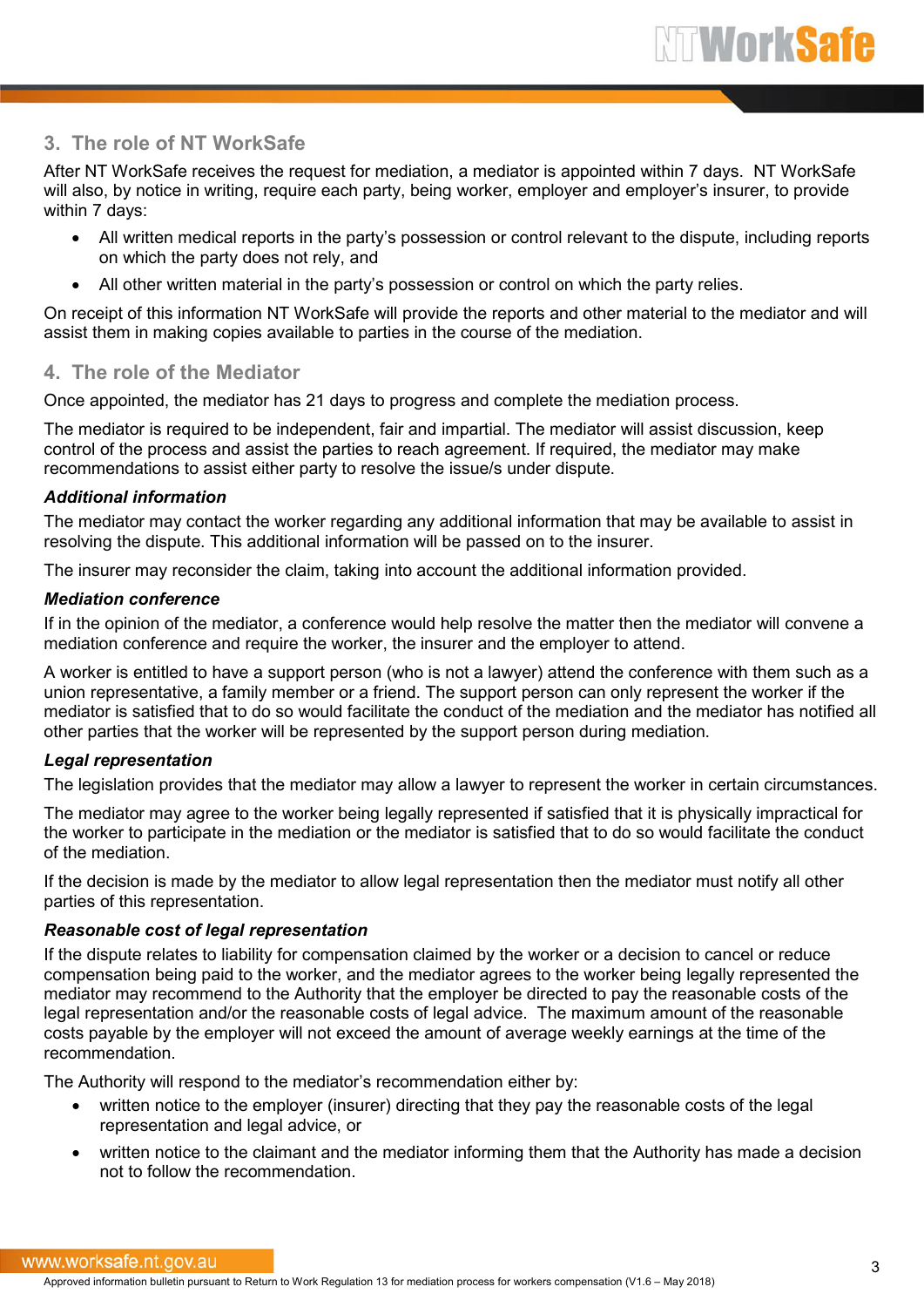## <span id="page-3-0"></span>**5. Outcome of mediation**

Mediation may result in:

- the reasons for a decision becoming clearer or better understood by the worker,
- the decision being changed.
- an undertaking by the insurer to reconsider their decision on receipt of further information, or
- no change to the decision.

All parties will be advised in writing, in the approved form, by the mediator, of the outcome of the mediation including any recommendations. The written advice of the mediator is referred to as a *Certificate of Mediation*.

#### <span id="page-3-1"></span>**6. Claimant dissatisfied with the mediation outcome**

If a worker is dissatisfied with the outcome of the mediation process, they may then make an application to the Work Health Court.

The application to commence Court proceedings should be made within 28 days from the **date of receipt** of the *Certificate of Mediation*.

**NOTE:** Before making an application to the Work Health Court, the worker **MUST** first apply for, and complete, the mediation process.

## <span id="page-3-2"></span>**The mediation process**

## <span id="page-3-3"></span>**1. Who attends**

The worker, the insurer, and the employer are all parties to a mediation conference. While employers are a party under the Act they may not always have to attend unless directed by the mediator. The employer should speak with their insurer and the mediator about the benefits of the employer attending a mediation conference.

If mediation is sought for reasons of a dispute with a return to work plan, the mediator would direct the employer to attend. The mediator may direct others to attend as required.

A worker is entitled to have a support person attend the conference with them such as a union representative, a family member or a friend. The support person can only represent the worker if previously agreed by the mediator.

If because of distance, it would be impractical for all parties to attend, the mediation conference may be conducted by a telephone conference.

If the worker speaks another language other than English, or speaks English as a second language, the worker, insurer or mediator can request NT WorkSafe to arrange an interpreter.

A lawyer can only represent the worker if previously agreed to by the mediator.

#### <span id="page-3-4"></span>**2. Claimant's participation**

There is nothing that prevents a worker seeking legal advice, prior to the mediation conference, to assist a worker to articulate their dispute.

At the conference, the worker will be asked to explain why they disagree with the insurer's decision. The insurer will be asked to explain the reasons for their decision. Following this, the mediator will assist in identifying the matters actually in dispute; then, with both parties, endeavour to resolve those issues and, if possible, bring about agreement.

This is an opportunity for the worker to present their case to the insurer in an impartial and informal atmosphere. If there is any additional information that may assist the claim, the worker should provide this to the mediator.

#### www.worksafe.nt.gov.au